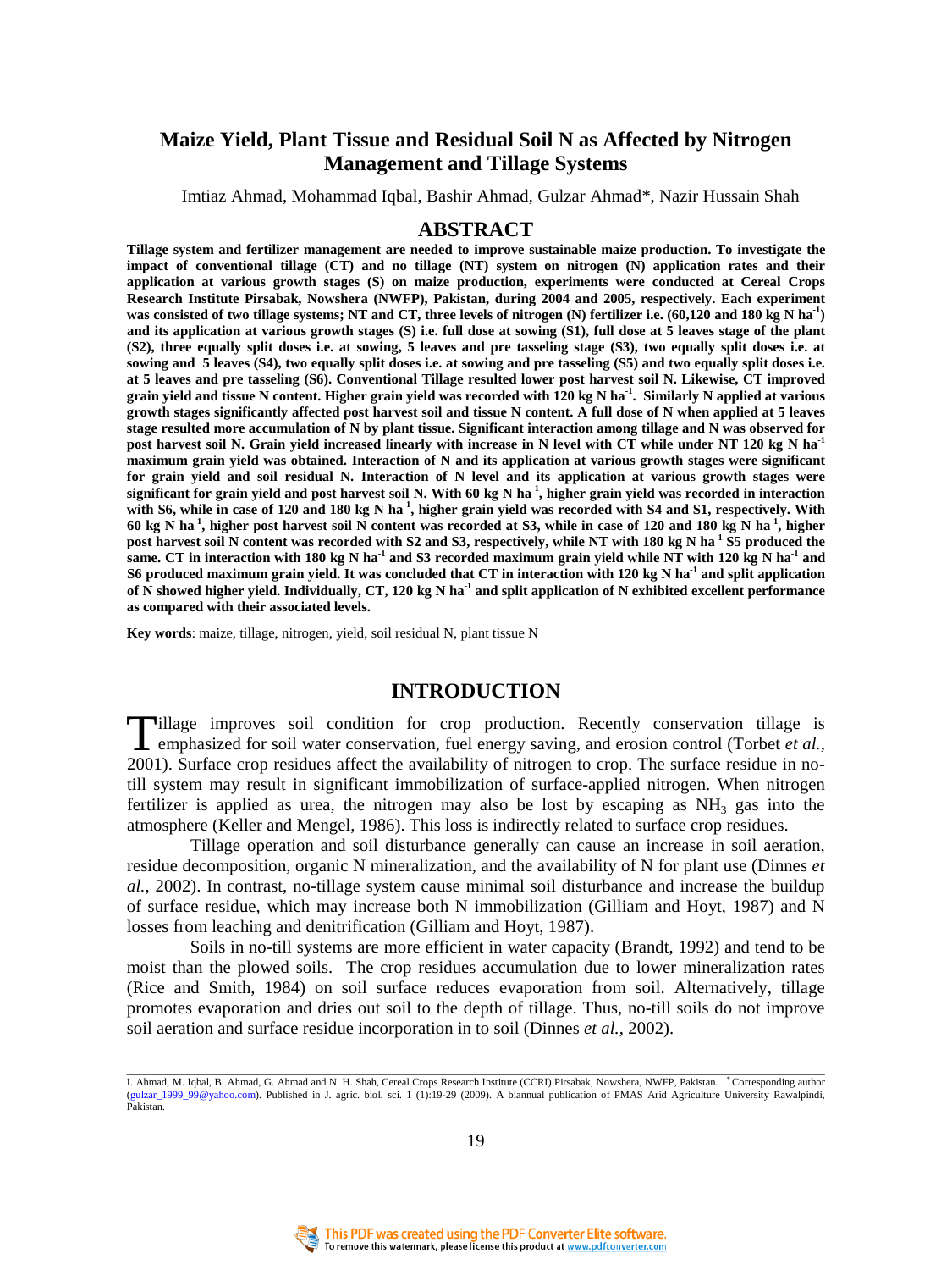Soil moisture and temperature, which are greatly affected by tillage, also affect soil N dynamics (Torbet and Woods, 1992; Nadelhoffer *et al.*, 1991). The use of conservation tillage has been reported to increase short-term immobilization due to the slower plant decomposition process when tillage is limited (Gilliam and Hoyt, 1987; Wood and Edwards, 1992). Generally, in conservation tillage, fertilizer N rates have been increased as much as 25% to counter the adverse effect on yield from short term immobilization (Randall and Bandel, 1991). It has been hypothesized that application efficiency of fertilizer N can be enhanced by synchronizing fertilizer application with plant demands (Keeny, 1982). Fertilizer applied during peak plant N demand ensure greater N use efficiency due to limiting losses from the soil-plant system by leaching and denitrification (Keeny, 1982). Synchronization of N mineralization from crop residue, fertilizer Napplication time, and subsequent crop demand for N can improve N use efficiency of crops grown in conservation tillage system (Reeves *et al*., 1993). A beneficial tillage system for the soil with the integration of applied N fertilizer dynamics is needed. Objectives of the present study were to determine the impact of tillage system and nitrogen application rates on maize yield, plant tissue and residual soil N and to examine the impact f nitrogen application at various growth stages within these tillage systems on maize production.

# **MATERIALS AND METHODS**

## **Experimental Site**

 Field experiments were conducted at Cereal Crops Research Institute Pirsabak, Nowshera, Pakistan for two consecutive years (2004 and 2005). The experimental site has a latitude of  $32^{\circ}$  N, longitude  $72^{\circ}$  E and altitude of 288 meter above sea level. The soil was sandy loam, moderately calcareous, having 0.034% N, 0.0029% P, 0.051% K, 0.028% total soluble salts and 0.34% organic matter with a pH of 7.7.

## **Tillage and Fertilizer Treatments**

 Experiment consisted of two tillage systems (NT and CT), three levels of N fertilizer  $(60,120 \text{ and } 180 \text{ kg N} \text{ ha}^{-1})$  and N application at six growth stages of crop (details given below). The experiments were conducted in Randomized Complete Block (RCB) design in a split plot arrangement having four replications. The combinations of tillage systems and N levels were allotted to main plots while application stages to sub plots. Each experiment was consisted of two tillage systems; NT and CT, three levels of nitrogen (N) fertilizer i.e.  $(60,120$  and 180 kg N ha<sup>-1</sup>) and its application at various growth stages (S) i.e. full dose at sowing (S1), full dose at 5 leaves stage of the plant (S2), three equally split doses i.e. at sowing, 5 leaves and pre tasseling stage (S3), two equally split doses i.e. at sowing and 5 leaves (S4), two equally split doses i.e. at sowing and pre tasseling (S5) and two equally split doses i.e. at 5 leaves and pre tasseling (S6).

 Each sub plot was 5 m long and 4.5 m wide having 6 rows of 75 cm apart with plant to plant distance of 25cm. Conventional tillage (CT) was practiced by using common cultivator which tilled the soil to a depth of 30cm. No preparatory or post sowing tillage was carried out in no-till (NT) system. Planting was done by dibbling method in both the tillage systems. Maize variety Azam was planted on 17 and  $19<sup>th</sup>$  June in 2004 and 2005, respectively. Details and combination of the treatments are as follow:

# **Agronomic Practices**

A seed rate of 30 kg ha<sup>-1</sup> was used for both tillage systems. The seed was treated with Confidor powder (Bayer Crop Science, Germany)  $\omega$  7g kg<sup>-1</sup> before sowing to control the insect pests (whitefly, jassids, aphids and thrips) attack in the earlier stages of crop growth. Two seeds

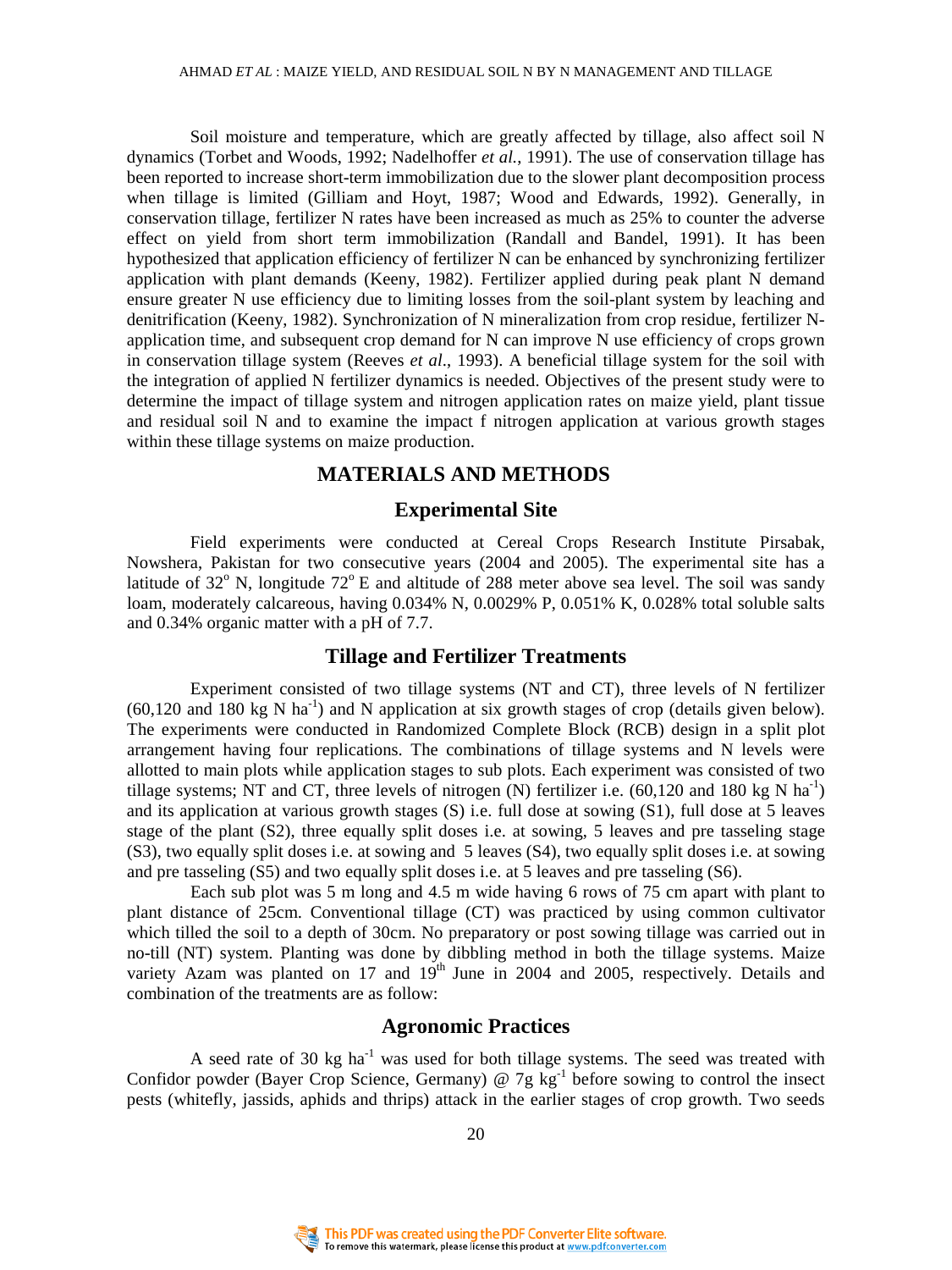per hill were planted in each sub-plot. The seasonal and perennial weeds emerged in no-till plots were controlled by spraying round-up herbicides  $\omega$  2.47 L ha<sup>-1</sup> two weeks earlier from sowing. After sowing, the whole experimental area was sprayed with Primextra gold (Syngenta, Switzerland)  $\omega$  2 L ha<sup>-1</sup> for the control of seasonal weeds.

The full dose of recommended phosphatic fertilizer i.e. 30 kg  $P_2 O_5$  was applied before planting during land preparation. The N application at various growth stages was applied by side dressing method.

 A total of 6-8 irrigations were practiced during the crop period in both years. Granular insecticides Furadon (10%) (FMC, Pakistan) was applied twice  $\omega$  20 kg ha<sup>-1</sup> to control stem borer. Thinning was done after complete emergence to adjust to one plant per hill.

## **Data Recorded**

Data were recorded on grain yield (kg ha<sup>-1</sup>, post harvest soil N (g kg<sup>-1</sup>) and Tissue N content (g  $kg^{-1}$ ). The grain yield of each sub plot was calculated after harvest by adjusting fresh ear weight to 150 g  $kg^{-1}$  grain moisture content (Carangal *et al.*, 1971) using the relationship: Grain yield=  $(100-M.C) \times FEW \times$  Shelling co-efficient /  $(100-15)$  Where, MC = Percent moisture in grain at harvest, FEW = Fresh Ear Weight (kg) at harvest, Shelling Co-efficient = Shelling %age / 100.

#### **Soil and Plant Analysis**

 Total N in the soil and plant tissues was determined by the Kjeldahl method of Bremner and Mulvaney (1982). A known weight of oven dry soil  $(0.5 \text{ g})$  or plant materials  $(0.2 \text{ g})$  was digested for one hour in concentrated  $H_2SO_4$  (ml) plus ¼ catalyst tablet. After cooling, the digest was made alkaline with 40% NaOH solution and the NH<sub>3</sub> distilled was collected in 10 ml boric acid contain mixed indicator. Total N was determined by titrating the distillate against 0.01 M HCl.

 Boric mixed indicator solution was prepared by dissolving 20 g of boric acid in 980 ml distilled water and then adding 20 ml of mixed indication solution which was made up by dissolving 0.1 g bromocresol green and 0.07 g methyl red in 100 ml of 95% ethanol.

## **Statistical Analysis**

 The data recorded were analyzed statistically combined over years using analysis of variance techniques appropriate for randomized complete block design. Main and interaction effects were compared using LSD test at 0.05 level of probability, when the F-values were significant. (Steel and Torrie, 1980). A single d.f. (degree of freedom) Contrast Method involved the partitioning of sum of squares for overall treatment means to identify the significant component of these means. For this purpose, sets of orthogonal coefficient were used to calculate the single degree of freedom comparisons (Gomez and Gomez, 1982).

# **RESULTS AND DISCUSSION**

## **Grain Yield**

 Tillage (T) and fertilizer nitrogen (N) significantly increased grain yield of maize (Table 2). The stages of N application (S) did not show any effect on grain yield. However, planned mean comparison detected that split application of N resulted in higher grain yield as compared to full dose of N at sowing or 5 leaves. The interaction among  $T \times N$ , N  $\times S$  and T  $\times N \times S$  were also significant for grain yield. Year as a source of variation also had significant effect on grain yield of maize.

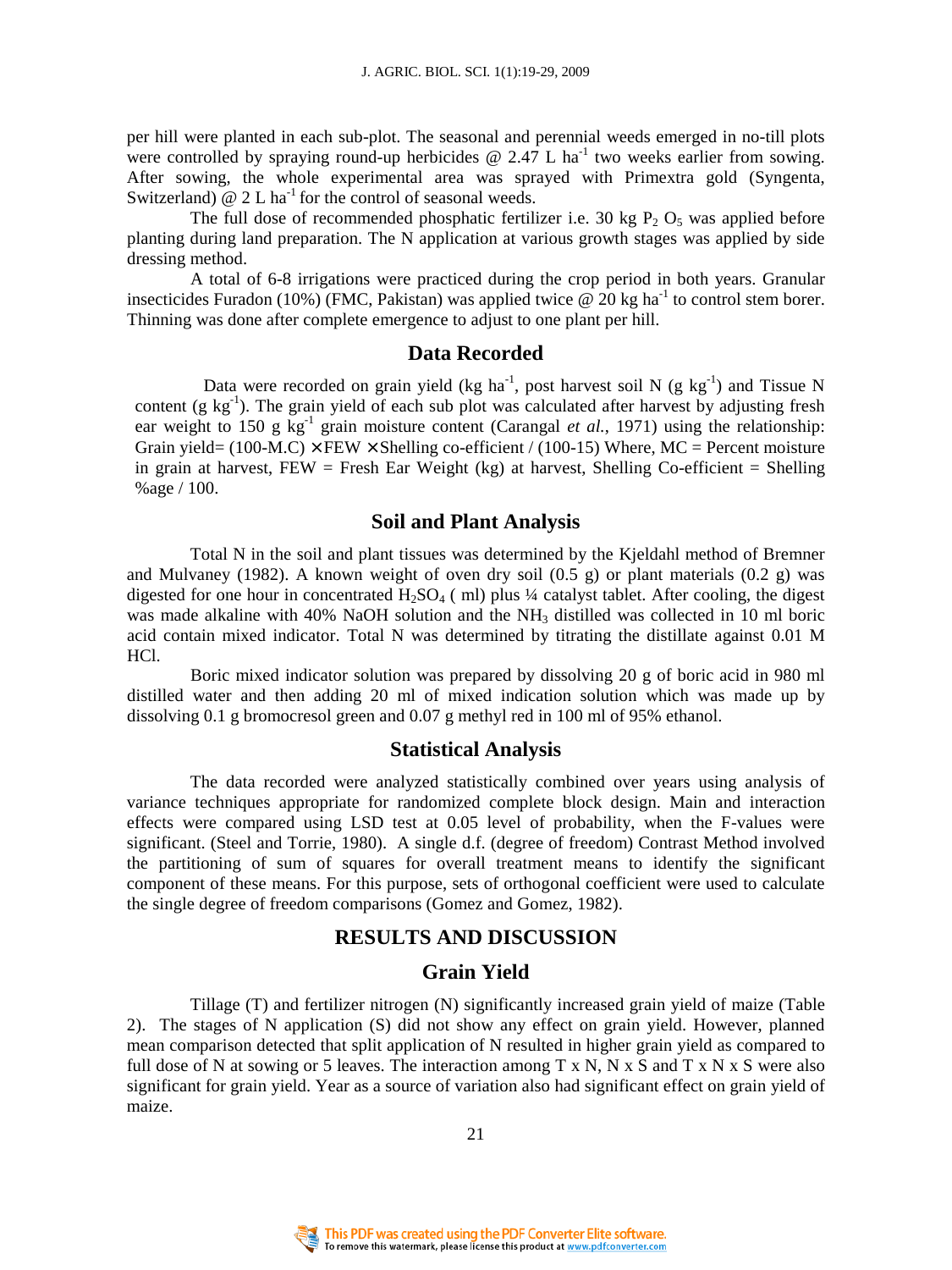Conventional tillage (CT) produced significantly higher grain yield as compared to notillage (NT). Grain yield increased with increase in N level from 60 kg ha<sup>-1</sup> to 120 kg ha<sup>-1</sup> but further increase in N level to 180 kg ha<sup>-1</sup> declined grain yield of maize. Mean values of T x N interaction indicated that grain yield had a positive linear relationship with increasing levels of N in CT system while grain yield enhanced with increase in N level from 60 to 120 kg N ha<sup>-1</sup>, but further increase in N to 180 kg ha<sup>-1</sup> decreased grain yield of maize in NT system. The N x S interaction showed that grain yield mostly increased with increase in N level irrespective of N application stages. The interaction of tillage practices, nitrogen level and fertilizer application stages indicated that the highest grain yield was produced by 180 kg N ha<sup>-1</sup> when applied in three splits under CT while NT was beneficial for grain yield when  $120 \text{ kg N}$  ha<sup>-1</sup> was applied in two splits. Weather conditions varied and high rainfall occurred during summer 2005 as compared to summer 2004 (Table 1). Precipitation conditions varied and a heavy rain occurred in July and August (243.50 and 94.15 mm) of the experiment growing season in 2005 as compared to

| Lable 1. Monthly precipitation and temperature during the experimental seasons. |               |        |               |                  |         |                 |  |  |
|---------------------------------------------------------------------------------|---------------|--------|---------------|------------------|---------|-----------------|--|--|
| Rainfall (mm)                                                                   |               |        |               |                  |         |                 |  |  |
| <b>Years</b>                                                                    | <b>Months</b> |        |               |                  |         |                 |  |  |
|                                                                                 | June          | July   | <b>August</b> | <b>September</b> | October | <b>November</b> |  |  |
| 2004                                                                            | 0.45          | 21.14  | 5.66          | 24.00            | 106.18  | 19.75           |  |  |
| 2005                                                                            | 74.68         | 243.50 | 94.15         | 7.50             | 0.00    | 0.00            |  |  |
| Temperature $(C^0)$                                                             |               |        |               |                  |         |                 |  |  |
| 2004                                                                            | 31.7          | 32.34  | 30.75         | 29.24            | 21.37   | 17.93           |  |  |
| 2005                                                                            | 32.33         | 31.11  | 29.30         | 28.60            | 19.40   | 17.46           |  |  |

 **Table 1. Monthly precipitation and temperature during the experimental seasons.** 

(21.14 and 5.66 mm) same months of 2004 (Table 1). This was followed by extremely low precipitation in the following months in 2005, while in 2004; the rain was frequent and evenly distributed. These variations resulted in wide differences in corn grain yield and other growth and yield related parameters. Fertilizer N runoff and leaching was suspected by the earlier heavy precipitation during 2005. No significant variation among monthly average air temperature within experimental seasons was recoded during 2004 and 2005 (Table 1). These variations resulted in wide differences in corn grain yield and other growth and yield related parameters. High corn production in 2004 might be due to frequent and uniform distribution of rainfall while low corn production in 2005 were attributed to the excess of rainfall during the growing season which causes runoff and leaching of N and ultimately N deficiency.

 The lower grain yield with NT probably resulted from the slow early crop growth compared to the CT system (Halvorson *et al.*, 2006). Sims *et al.*, (1998) suggested that pre-plant tillage may be necessary to optimize grain yield and reported lower continuous corn yields with NT compared with CT. However, many researchers suggest that the delay in the early crop growth and development with NT had no detrimental effect on final crop yield (Mehdi*et al.*, 1999). Similarly, Beyaert *et al.*, 2002 reported that the effects of different tillage systems on early corn growth did not result in biological consequences sufficient to affect reproductive yield. Modifying the NT system by adopting zero tillage (ZT) system did not improve the growing conditions sufficiently for corn to produce significantly higher yields, nor did it cause a serious reduction in yield relative to CT. Kitur *et al*. (1984) argued that lower grain yield of maize might be due to greater N immobilization and  $NO<sub>3</sub>$  leaching in NT as compared to CT. Jones *et al.* (1969) noted increase soil water in the root zone as the primary factor causing plant growth and yield increase with CT. Improved grain yield in CT system has also been reported by Halvorson *et al.*, 2006. Similarly, Pederson and Lauer, (2003) noted 5% lower corn yield while Hussain *et al.* (1999); reported 35% lower grain yield in NT than CT. The optimum N rate (needed to achieve maximum yield) is influenced by factors including soil type, tillage, irrigation, fertilizer timing and method,

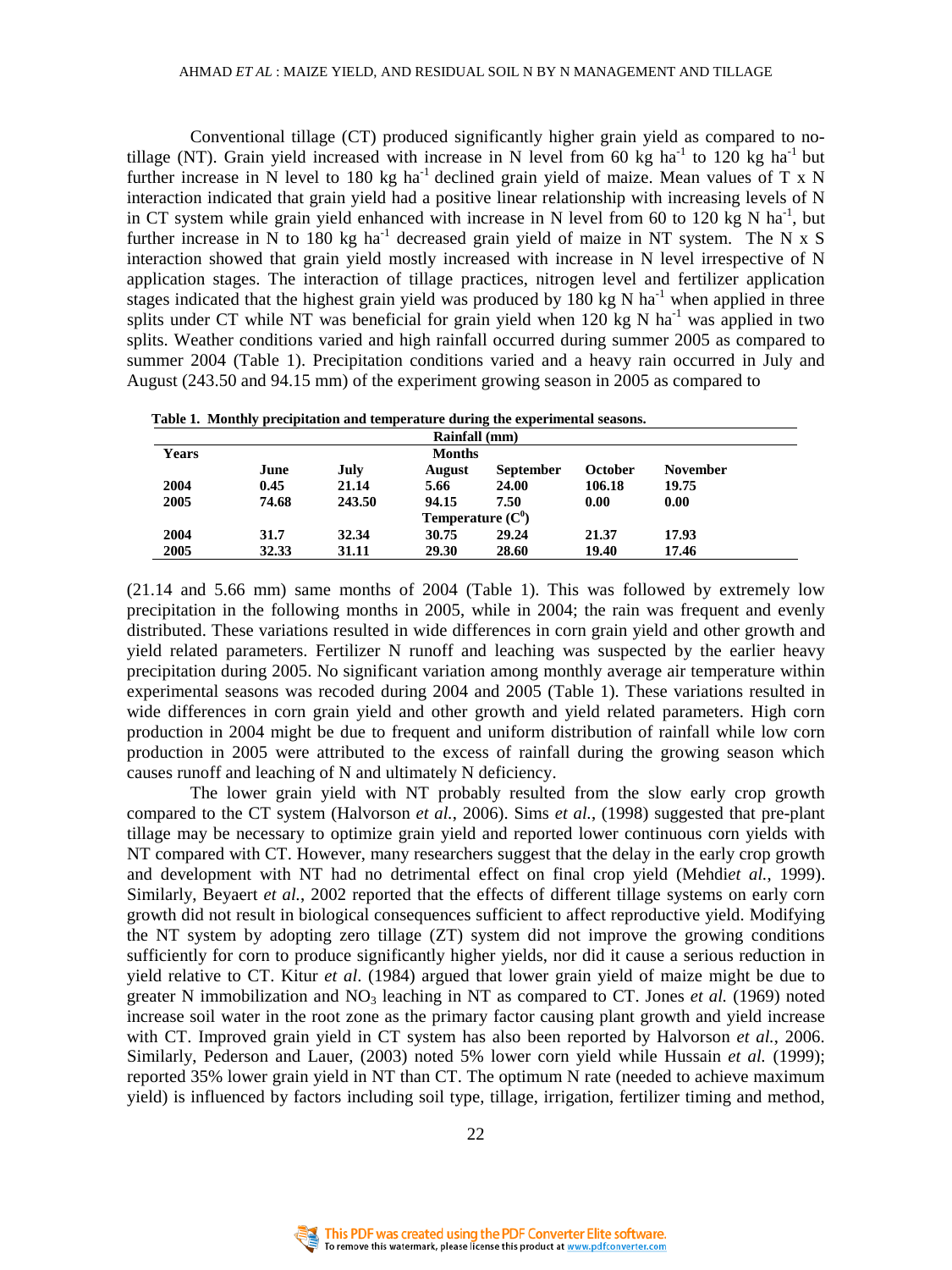and crop yield potential. These factors, as well as the interaction of these factors, will vary greatly from one location to another in a given geographic region (Gehl *et al.*, 2005). Results indicate that yield potential is more strongly influenced by previous crop, fertilizer N rate, and N placement method than tillage system (Kelley and Sweeney, 2005). Maize begins to rapidly taken up N during the middle vegetative growth period with the higher rate of N uptake occurring near silk

| <b>Tillage</b>                       | <b>Stages</b>                                                                     |                       | Mean                            |                   |               |  |  |
|--------------------------------------|-----------------------------------------------------------------------------------|-----------------------|---------------------------------|-------------------|---------------|--|--|
|                                      |                                                                                   | 60                    | $N(g\overline{ha}^{-1})$<br>120 | 180               |               |  |  |
|                                      |                                                                                   |                       | <b>TxNxS</b>                    |                   | T x S         |  |  |
|                                      |                                                                                   | $Mg$ ha <sup>-1</sup> |                                 |                   |               |  |  |
| NT                                   | S <sub>1</sub>                                                                    | 4.57                  | 6.10                            | 6.70              | 5.79          |  |  |
|                                      | S <sub>2</sub>                                                                    | 5.08                  | 6.56                            | 5.39              | 5.67          |  |  |
|                                      | S <sub>3</sub>                                                                    | 5.16                  | 6.11                            | 6.11              | 5.79          |  |  |
|                                      | <b>S4</b>                                                                         | 4.88                  | 6.69                            | 6.02              | 5.86          |  |  |
|                                      | S <sub>5</sub>                                                                    | 5.43                  | 6.49                            | 6.00              | 5.97          |  |  |
|                                      | <b>S6</b>                                                                         | 5.93                  | 6.77                            | 6.37              | 6.36          |  |  |
| CT                                   | S1                                                                                | 6.47                  | 7.06                            | 7.12              | 6.88          |  |  |
|                                      | S <sub>2</sub>                                                                    | 6.57                  | 6.75                            | 6.77              | 6.70          |  |  |
|                                      | S <sub>3</sub>                                                                    | 6.44                  | 7.05                            | 7.56              | 7.02          |  |  |
|                                      | <b>S4</b>                                                                         | 7.06                  | 7.02                            | 7.21              | 7.10          |  |  |
|                                      | S <sub>5</sub>                                                                    | 6.68                  | 7.13                            | 7.04              | 6.95          |  |  |
|                                      | S6                                                                                | 7.00                  | 6.90                            | 6.96              | 6.95          |  |  |
|                                      |                                                                                   |                       | T x N                           |                   | T             |  |  |
| NT                                   |                                                                                   | 5.17                  | 6.45                            | 6.10              | 5.91 b        |  |  |
| CT                                   |                                                                                   | 6.70                  | 6.99                            | 7.11              | 6.93 a        |  |  |
|                                      |                                                                                   |                       | $N \times S$                    |                   | S             |  |  |
|                                      | S1                                                                                | 5.52                  | 6.58                            | 6.91              | 6.33          |  |  |
|                                      | S <sub>2</sub>                                                                    | 5.83                  | 6.65                            | 6.08              | 6.19          |  |  |
|                                      | S <sub>3</sub>                                                                    | 5.80                  | 6.58                            | 6.83              | 6.41          |  |  |
|                                      | <b>S4</b>                                                                         | 5.97                  | 6.86                            | 6.61              | 6.48          |  |  |
|                                      | S <sub>5</sub>                                                                    | 6.06                  | 6.81                            | 6.52              | 6.46          |  |  |
|                                      | <b>S6</b>                                                                         | 6.46                  | 6.84                            | 6.67              | 6.66          |  |  |
|                                      | Mean                                                                              | 5.94 c                | 6.72a                           | 6.60 <sub>b</sub> |               |  |  |
|                                      | Planned mean comparison for stages of N application with statistical significance |                       |                                 |                   |               |  |  |
| Contrast                             |                                                                                   |                       | 1st mean                        | 2nd mean          | Sign.         |  |  |
| <b>Full vs. Split</b>                |                                                                                   |                       | 6.26                            | 6.64              | $\star \star$ |  |  |
| Full early vs. Full mid              |                                                                                   |                       | 6.33                            | 6.19              | <b>NS</b>     |  |  |
| 3 Split vs 2 Split                   |                                                                                   |                       | 6.41                            | 6.72              | <b>NS</b>     |  |  |
| Early+mid vs.(Early+late)+(Mid+late) |                                                                                   |                       | 6.48                            | 6.84              | <b>NS</b>     |  |  |
| Early+late vs. Mid+late              |                                                                                   |                       | 7.02                            | 6.66              | <b>NS</b>     |  |  |
| Year 1 vs. Year 2                    |                                                                                   |                       | 7.41                            | 5.43              | $* *$         |  |  |

 **Table 2. Grain yield of maize as affected by levels of N its application at various plant growth stages under no tillage (NT) and conventional tillage (CT) systems over the two year.** 

 $LSD_{(0.05)}$  for Tillage = 0.13, Nitrogen = 0.16, Stage = NS, Interactions T x N = \*\*, T x S = NS, N x S = \*\*, T x N x S = \* Means followed by different letters of the various categories are significantly different at 5% level of probability using LSD test. NS = Not significant,\* Significant at 5% level of probability. \*\*= Significant at 1% level of probability using LSD test.

(Hanway,1963). Time of N application studies have been reported extensively in the literature.

 The general conclusions among researchers are that N application should be synchronized with the crop demand i.e., side-dressed several weeks after corn emergence (Fox *et al.*, 1986). Plant uptake of fertilizer N is more efficient when applied just before maximum plant need, subject to lower N losses through denitrification or leaching, or lower N immobilization in organic forms (Wells and Bitzer, 1984). When fertilizer was applied at six leaf stage to the maize, N uptake and grain yield were increased compared to fertilization at planting (Rozas *et al.*, 1999). Higher N uptake and grain yield with fertilization at six leaf stage have been reported by Wells *et al.*, (1992). Likewise, Lathwell *et al.* (1970) have shown increased grain yields and more efficient use of fertilizer N by corn when N application was delayed until several weeks post emergence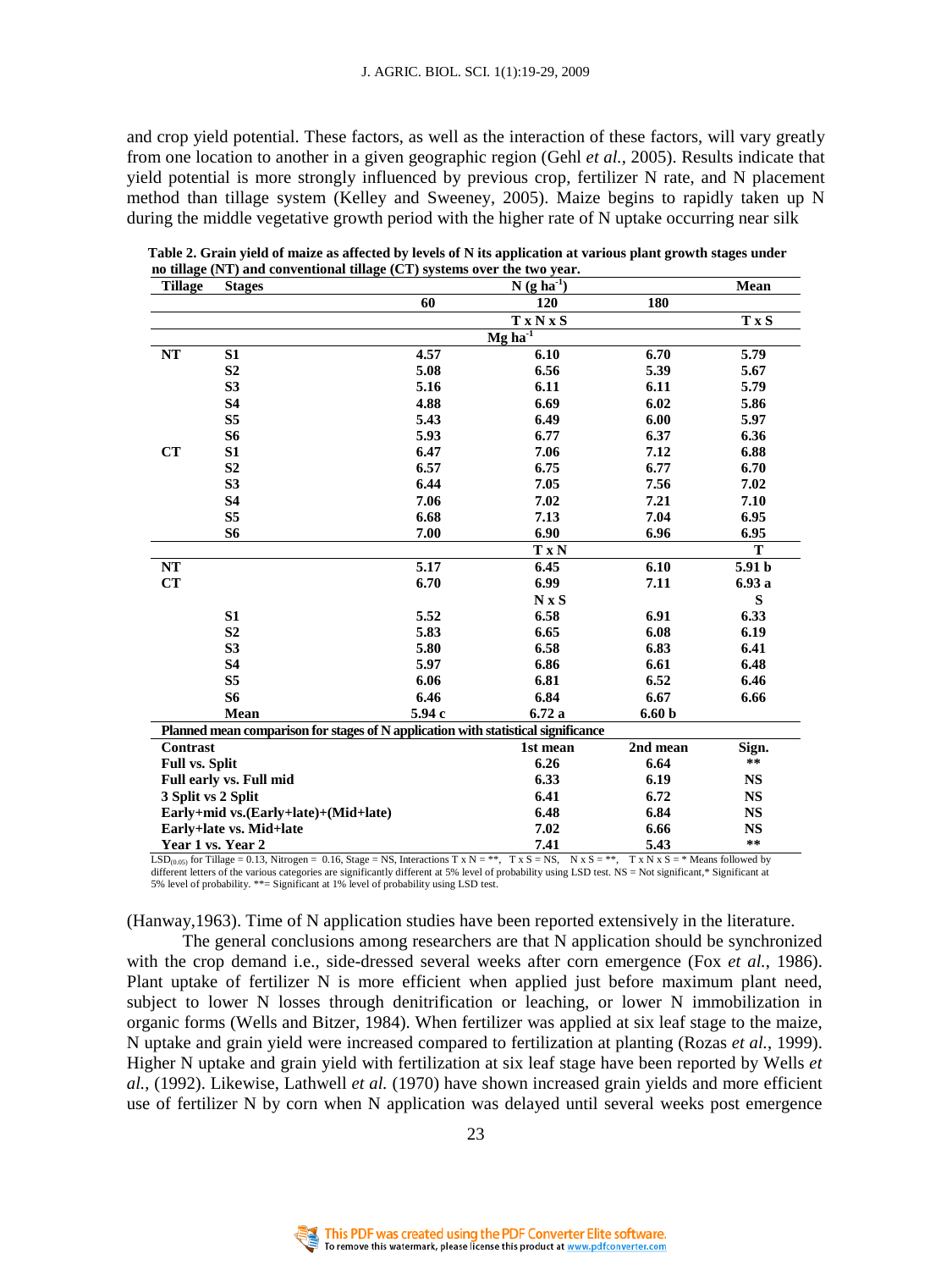rather than applied before planting. Fertilizer N was utilized more effectively, resulting in increased yields when applied 5 weeks after planting rather than at planting (Reeves and Touchton, 1986). These results agree with those of Russelle *et al.* (1983), who reported increased effectiveness of N from delayed applications. Improved efficiency with delayed N application is consistent with the concept of providing N at the time of maximum uptake, which occurs in a two to three weeks period just before silking (Russelle *et al.*, 1983) or slightly earlier (Hanway, 1962). This increased efficiency is the result of a combination of plant and soil factors.

 Grain yield increases with increasing level of N (Schmidt *et al.*, 2002). Gehl *et al.* (2005) achieved maximum grain yield with 185 kg N ha<sup>-1</sup> at all sites but reported that in most instances 125 kg N  $\text{ha}^{-1}$  was sufficient to achieve maximum grain yield. A possible means to increase the fertilizer N efficiency is to split-apply the fertilizer N. The side dress application, N fertilization several weeks after corn emergence, has maximized the efficiency of fertilizer N in most situations (Piekielek ad Fox, 1992). Also, the presence of plants at the time of side dressing application reduces  $NH_3$  volatilization loss by shading and absorption of some of the evolved  $NH_3$ (Harper *et al*., 1983). Split application of N results in greater N efficiency and recovery by the corn plants (Guillard *et al.*, 1999). Likewise, Bundy *et al*. (1994) noted greater N efficiency when applied just before the period of rapid N uptake by corn and a shorter exposure time to leaching and de-nitrification. Similarly, Rozas *et al*. (2004) reported that N application at later stage is better than at sowing because of denitrification: When N was applied at planting, cumulative denitrification losses were greater than those observed for fertilization at the six leaf stage. However, Jokela and Randall, 1989 reported that delaying N application from planting to 8 leaf stage did not increase grain or total DM production or fertilizer N use efficiency.

#### **Post Harvest Soil Nitrogen Content**

 Data collected during 2004 and 2005 were combined and are presented in Table 3. Significantly more post harvest soil N (0.398) was observed during 2004 as compared to 2005 (0.384).

 Various tillage practices, nitrogen levels, the interaction of tillage practices & nitrogen levels, stages of fertilizer application and their interactions with tillage practices & nitrogen levels affected soil N contents after harvest. Tillage practices had significant impact on post harvest soil N. Higher residual soil N accumulation was noted in no-tillage (NT) system  $(0.411 \text{ g kg}^{-1})$ compared to conventional tillage (CT) (0.371 g N kg<sup>-1</sup>). Among the nitrogen levels, 60 and 180 kg N ha<sup>-1</sup> resulted in higher post harvest soil N content  $(0.410$  and  $0.391$  g kg<sup>-1</sup> respectively) while 120 kg N ha<sup>-1</sup> were observed 0.037 g kg<sup>-1</sup> post harvest soil N content. Significant differences were observed among various application stages of N fertilizer. Significant impact of sole application at sowing was observed as compared to sole application at 5 leaves stage for residual soil N. Post harvest soil N  $(0.410 \text{ g kg}^{-1})$  seems to be enhanced when N was applied as full dose (sole) at sowing compared to full application at 5 leaves stage  $(0.379 \text{ g kg}^{-1})$ . Similarly higher post harvest soil N content  $(0.437 \text{ g kg}^{-1})$  was recorded when fertilizer was applied in three split doses compared to  $(0.373 \text{ g kg}^{-1})$  two split doses. The mean comparison within split applications, post harvest soil N seems to be increased when nitrogen was applied at mid and late stage compared to early application. The interaction of tillage and nitrogen level showed significant effect on percent post harvest soil N content. As the nitrogen rate increased, the post harvest soil N increased and reached to the higher extent under NT system. While in CT, more residual soil N contents were observed with 60 kg N ha<sup>-1</sup> followed with 180 and 120 kg N ha<sup>-1</sup> respectively.

 The interaction between nitrogen level and fertilizer application stages was also significant. The significantly highest amount of  $0.473$  g kg<sup>-1</sup> post harvest soil N content was produced with 60 kg N ha<sup>-1</sup> and three splits of fertilizer N. It was followed by 0.444 g kg<sup>-1</sup> soil N

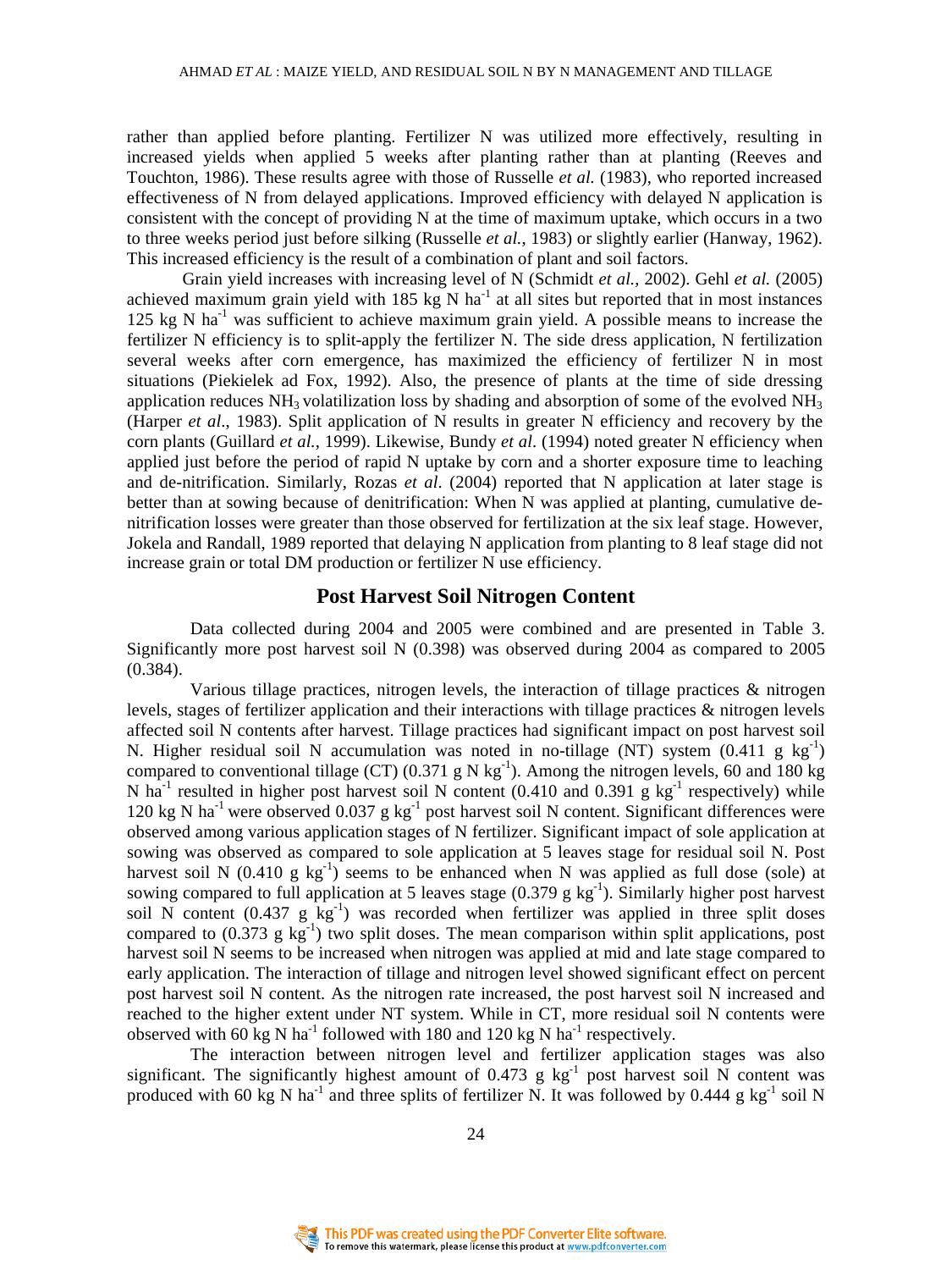with 180 kg N ha<sup>-1</sup> and three splits of fertilizer N application. Significantly lesser amount of 0.311 g kg<sup>-1</sup> soil N remained from 120 kg N ha<sup>-1</sup> when applied in two splits i.e. at sowing and pre tasselling stages.

The interaction of tillage (CT or NT) and fertilizer application at various growth stages also showed significant effect on post harvest soil N content. The highest amount of 0.496 g  $kg^{-1}$  soil N was recorded under NT when received in three split doses. It was followed by  $0.442 \text{ g kg}^{-1}$  soil N with two splits i.e. at 5 leaves and pre tasselling. Significantly lesser amount of 0.321 g kg<sup>-1</sup> post harvest soil N content was recorded from CT and two equally split doses i.e. at sowing and 5 leaves stage.

| <b>Tillage</b>                                                                    | <b>Stages</b>  | $N$ (kg ha $^{-1}$ ) |                                     |                      | Mean               |  |  |
|-----------------------------------------------------------------------------------|----------------|----------------------|-------------------------------------|----------------------|--------------------|--|--|
|                                                                                   |                | 60                   | 120                                 | 180                  |                    |  |  |
|                                                                                   |                |                      | <b>TxNxS</b>                        |                      | T x S              |  |  |
|                                                                                   |                |                      | $g\overline{\mathbf{kg}^{\cdot 1}}$ |                      |                    |  |  |
| NT                                                                                | S <sub>1</sub> | 0.361                | 0.465                               | 0.320                | 0.382              |  |  |
|                                                                                   | S <sub>2</sub> | 0.453                | 0.436                               | 0.321                | 0.403              |  |  |
|                                                                                   | S <sub>3</sub> | 0.508                | 0.444                               | 0.536                | 0.496              |  |  |
|                                                                                   | <b>S4</b>      | 0.341                | 0.435                               | 0.368                | 0.381              |  |  |
|                                                                                   | S <sub>5</sub> | 0.321                | 0.326                               | 0.430                | 0.359              |  |  |
|                                                                                   | S6             | 0.369                | 0.431                               | 0.525                | 0.442              |  |  |
| CT                                                                                | S <sub>1</sub> | 0.523                | 0.293                               | 0.501                | 0.439              |  |  |
|                                                                                   | S <sub>2</sub> | 0.305                | 0.356                               | 0.401                | 0.354              |  |  |
|                                                                                   | S <sub>3</sub> | 0.438                | 0.345                               | 0.353                | 0.378              |  |  |
|                                                                                   | <b>S4</b>      | 0.325                | 0.343                               | 0.295                | 0.321              |  |  |
|                                                                                   | S <sub>5</sub> | 0.465                | 0.295                               | 0.334                | 0.365              |  |  |
|                                                                                   | S6             | 0.518                | 0.281                               | 0.308                | 0.369              |  |  |
|                                                                                   |                | T<br><b>TxN</b>      |                                     |                      |                    |  |  |
| NT                                                                                |                | 0.392                | 0.423                               | 0.417                | 0.411a             |  |  |
| CT                                                                                |                | 0.429                | 0.319                               | 0.365                | 0.371b             |  |  |
|                                                                                   |                |                      | $N \times S$                        |                      | S                  |  |  |
|                                                                                   | S <sub>1</sub> | 0.442                | 0.379                               | 0.411                | 0.410 <sub>b</sub> |  |  |
|                                                                                   | S <sub>2</sub> | 0.379                | 0.396                               | 0.361                | 0.379c             |  |  |
|                                                                                   | S <sub>3</sub> | 0.473                | 0.394                               | 0.444                | 0.437a             |  |  |
|                                                                                   | <b>S4</b>      | 0.333                | 0.389                               | 0.331                | 0.351e             |  |  |
|                                                                                   | S5             | 0.393                | 0.311                               | 0.382                | 0.362d             |  |  |
|                                                                                   | S6             | 0.443                | 0.356                               | 0.416                | 0.405 <sub>b</sub> |  |  |
|                                                                                   | Mean           | 0.410a               | 0.371c                              | 0.391 <sub>b</sub>   |                    |  |  |
| Planned mean comparison for stages of N application with statistical significance |                |                      |                                     |                      |                    |  |  |
| Contrast                                                                          |                |                      |                                     | 2nd mean<br>1st mean | Sign.              |  |  |
| <b>Full vs. Split</b>                                                             |                |                      |                                     | 0.395<br>0.389       | <b>NS</b>          |  |  |
| Full early vs. Full mid                                                           |                |                      |                                     | 0.410<br>0.379       | $\star\star$       |  |  |
| 3 Split vs 2 Split                                                                |                |                      |                                     | 0.437<br>0.373       | $\star$ $\star$    |  |  |
| Early+mid vs.(Early+late)+(Mid+late)                                              |                |                      |                                     | 0.384<br>0.351       | **                 |  |  |
| Early+late vs. Mid+late                                                           |                |                      |                                     | 0.362<br>0.405       | **                 |  |  |
| Year 1 vs. Year 2                                                                 |                |                      |                                     | 0.398<br>0.384       | $**$               |  |  |

 **Table 3. Post harvest soil N of maize as affected by levels of N and its application at various plant growth stages under no tillage (NT) and conventional tillage (CT) systems over the two years.** 

LSD<sub>(0.05)</sub> for Tillage = 0.01, Nitrogen = 0.01, Stage = 0.01 Interactions T x N = \*\*, T x S = \*\*, N x S = \*\*, T x N x S = \*\* Means followed by different letters of the various categories are significantly different at 5% level of probability using LSD test. NS = Not significant

 $**$  = Significant at 1% level of probability

 The interaction of all the three factors i.e. tillage practice, nitrogen level and fertilizer application stages significantly affected post harvest soil N. Significantly highest amount of 0.536  $g$  kg<sup>-1</sup> post harvest soil N content was resulted under NT at 180 kg N ha<sup>-1</sup> when applied as three splits. While 0.525 g kg<sup>-1</sup> post harvest soil N content were recorded by NT at 180 kg N ha<sup>-1</sup> under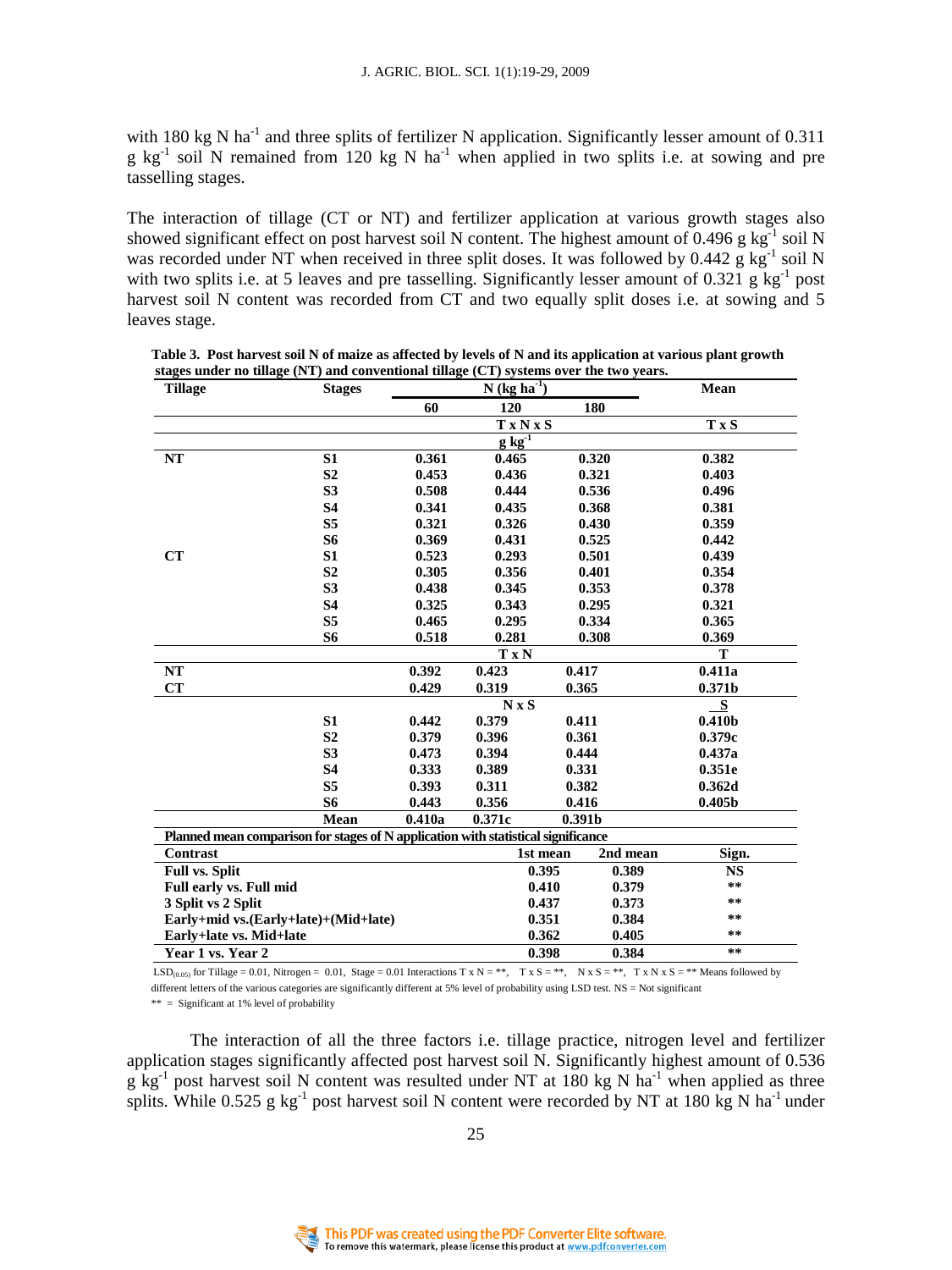two splits i.e. at 5 leaves and pre tasselling. Lowest amount of  $0.321$  g kg<sup>-1</sup> post harvest soil N was left over under CT at 120 kg N ha<sup>-1</sup> applied as two splits i.e. at 5 leaves and pre tasselling. Higher residual nutrient status under NT has also been reported by Moschler *et al.* (1972) who applied equal amounts of fertilizer to CT and NT plots and found higher yields for NT, coupled with some increase in residual nutrients, strongly suggested that a more efficient utilization of fertilizers occurred under NT system. Similary, Wienhold and Halvorson (1998) showed that NT had a higher level of total soil N than CT. The results are not in line with Rasse and Smucker (1999), they found that the nitrate concentration were greater under CT system though total nitratenitrogen leached in this study was similar or slightly lower for no-till. Dury *et al.* (1993) also found greater nitrate-N concentrations for the CT treatment. Similarly, Halvorson *et al.* (2006) reported that the NT system generally had a lower level of residual soil  $NO<sub>3</sub>-N$  than CT at all N rates.

 High soil inorganic N with application of higher levels of N has also been reported by Rozas *et al.* (2004) who reported that mineral N was significantly greater for the highest N rates applied at the six leaf stage at the end of the growing season and indicated that high N rates applied at this stage exceeded crop requirements. Similar results have been reported by Jokela and Randall (1997). Likewise, Jokela and Randall (1989) suggested that higher amount of residual nitrate-N at the end of the season from N applied at the 8 leaf stage has a greater carryover potential for the next years production. Gehl *et al.* (2005) reported that the 300 kg N ha<sup>-1</sup> treatment had a higher soil NO3-N content as higher compared with  $68$  and  $109$  kg N ha<sup>-1</sup>.

### **Tissue Nitrogen Content**

 Data collected during 2004 and 2005 were combined and presented in Table 4. Tillage practices and N application at various growth stages had significant impact on tissue N contents. Significantly more N (8.96 g kg<sup>-1</sup>) was accumulated by plants under CT system as compared with  $(8.33 \text{ g N kg}^{-1})$  under NT.

 Significant differences for tissue N content were observed among various fertilizer application stages. Significantly higher tissue N content  $(9.50 \text{ g kg}^{-1})$  was recorded when nitrogen was applied as full dose at 5 leaves stage as compared with when applied at sowing  $(7.90 \text{ g kg}^{-1})$ . These results reflected that fertilizer N was efficiently utilized when available at later stage of plant growth. These findings are in confirmation with Jung *et al*. (1972) and Rozas *et al*. (2004). The interaction of the three factors i.e. tillage practice, N levels and its application at various growth stages had significant effect on tissue N content.

 Halvorson *et al*. (2006) noted that the amount of N in the corn residue at harvest increased with increasing N rate in both CT and NT systems. Jung *et al*. (1972) reported that percent N in the grain and tissue increased significantly with an increasing rate of applied N. Furthermore, they also reported that N concentration in grain and tissue generally increased as the time of N application was delayed but Al-Kaisi and Yin (2003) reported that N uptake by plant and grain at the six leaf growth stage was statistically identical for the N rates of 140, 250 and 360 kg ha<sup>-1</sup>. Rozas *et al.* (2004) reported that the N recovery by the maize crop was greater when N was applied at six leaf stages than when N was applied at planting time. Additionally, it appeared that the recovered N was predominantly deposited into the grain as previously reported by Bigeriego *et al.* (1979). They argued that the larger rate of N recovery with the six leaf stage which was just before maximum plant need might be due to lower N losses through denitrification or leaching or lower N immobilization in organic forms (Wells and Bitzer., 1984).

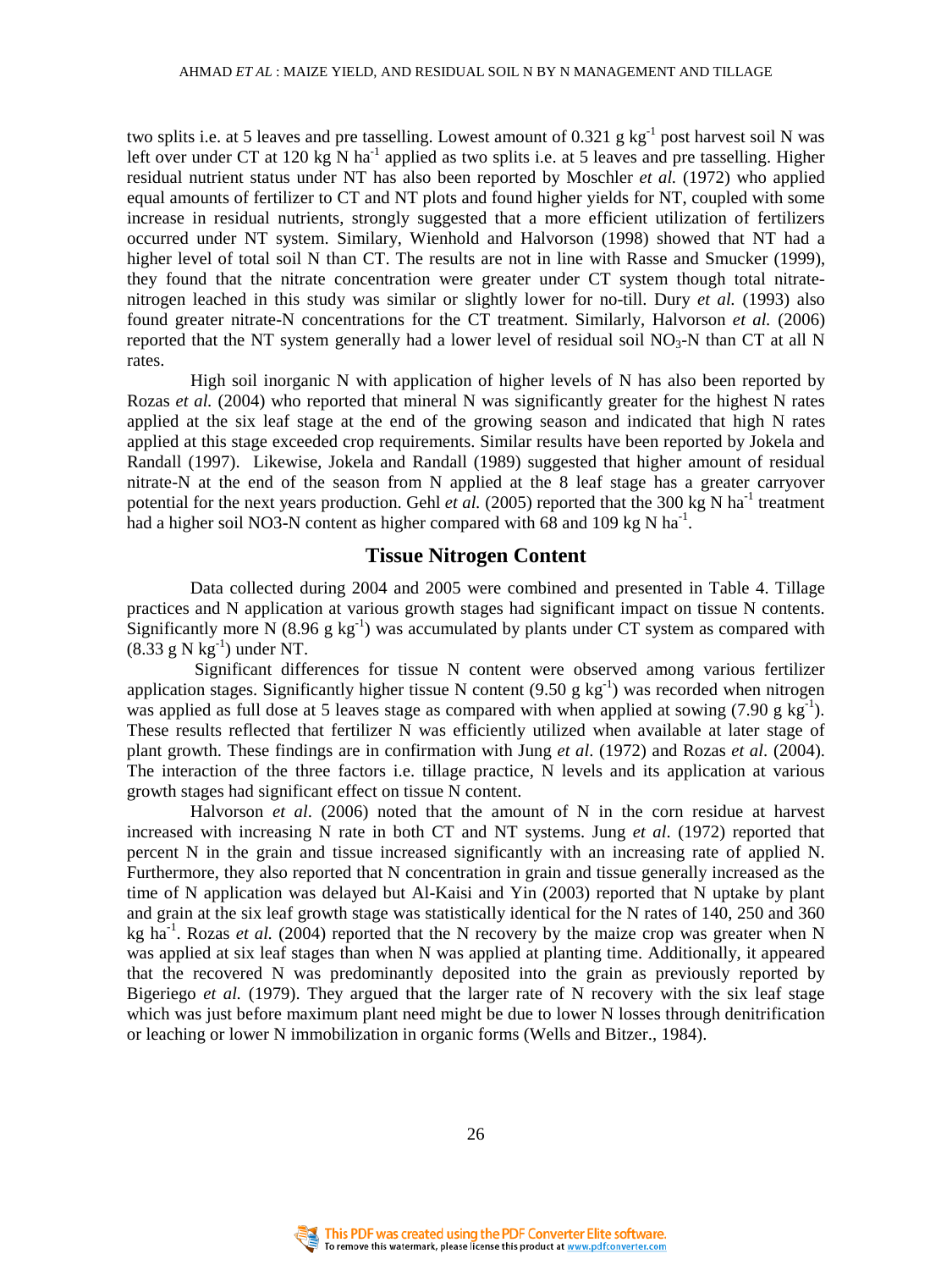### **CONCLUSION**

Conventional tillage proved superior in term of yield and tissue N content except post harvest soil-N as compared to No-tillage. Yield significantly improved up to 120 kg N  $\hat{ha}^{-1}$  however, additional N up to 180 kg  $ha^{-1}$  failed to induce any increase. Split application significantly increased yield as compared to sole application. Within split application, three splits resulted higher residual soil-N. Plant tissue N content was higher and soil residual N was lower with sole application of N at 5 leaves stage as compared to sole single dose at sowing.

| <b>Tillage</b>                                                                    | <b>Stages</b>  |       | Mean         |          |               |  |  |
|-----------------------------------------------------------------------------------|----------------|-------|--------------|----------|---------------|--|--|
|                                                                                   |                | 60    | 120          | 180      |               |  |  |
|                                                                                   |                |       | <b>TxNxS</b> |          | $T \times S$  |  |  |
|                                                                                   |                |       | $g kg^{-1}$  |          |               |  |  |
| NT                                                                                | S <sub>1</sub> | 7.61  | 8.29         | 6.78     | 7.56          |  |  |
|                                                                                   | S <sub>2</sub> | 9.67  | 8.31         | 8.18     | 8.72          |  |  |
|                                                                                   | S <sub>3</sub> | 7.92  | 8.49         | 9.19     | 8.53          |  |  |
|                                                                                   | <b>S4</b>      | 9.49  | 7.53         | 7.59     | 8.20          |  |  |
|                                                                                   | S <sub>5</sub> | 7.39  | 8.75         | 8.40     | 8.18          |  |  |
|                                                                                   | S6             | 8.79  | 8.98         | 8.58     | 8.78          |  |  |
| CT                                                                                | S <sub>1</sub> | 8.18  | 8.27         | 8.29     | 8.25          |  |  |
|                                                                                   | S <sub>2</sub> | 10.00 | 9.47         | 11.38    | 10.28         |  |  |
|                                                                                   | S <sub>3</sub> | 9.58  | 9.47         | 8.91     | 9.32          |  |  |
|                                                                                   | <b>S4</b>      | 8.09  | 8.75         | 9.84     | 8.90          |  |  |
|                                                                                   | S <sub>5</sub> | 8.31  | 8.27         | 8.42     | 8.33          |  |  |
|                                                                                   | S6             | 9.03  | 8.36         | 8.73     | 8.71          |  |  |
|                                                                                   |                |       | <b>TxN</b>   |          | T             |  |  |
| NT                                                                                |                | 8.48  | 8.39         | 8.12     | 8.33 b        |  |  |
| CT                                                                                |                | 8.87  | 8.76         | 9.26     | 8.96 a        |  |  |
|                                                                                   |                |       | $N \times S$ |          | S             |  |  |
|                                                                                   | S <sub>1</sub> | 7.90  | 8.28         | 7.54     | 7.90d         |  |  |
|                                                                                   | S <sub>2</sub> | 9.83  | 8.89         | 9.78     | 9.50a         |  |  |
|                                                                                   | S <sub>3</sub> | 8.75  | 8.98         | 9.05     | 8.93 ab       |  |  |
|                                                                                   | <b>S4</b>      | 8.79  | 8.14         | 8.72     | 8.55 bc       |  |  |
|                                                                                   | S <sub>5</sub> | 7.85  | 8.51         | 8.41     | 8.26 cd       |  |  |
|                                                                                   | <b>S6</b>      | 8.91  | 8.67         | 8.65     | 8.74 bc       |  |  |
|                                                                                   | Mean           | 8.67  | 8.58         | 8.69     |               |  |  |
| Planned mean comparison for stages of N application with statistical significance |                |       |              |          |               |  |  |
| Contrast                                                                          |                |       | 1st mean     | 2nd mean | Sign.         |  |  |
| <b>Full vs. Split</b>                                                             |                |       | 8.70         | 8.62     | <b>NS</b>     |  |  |
| Full early vs. Full mid                                                           |                |       | 7.90         | 9.50     | $\star \star$ |  |  |
| 3 Split vs 2 Split                                                                |                |       | 8.93         | 8.52     | <b>NS</b>     |  |  |
| Early+mid vs.(Early+late)+(Mid+late)                                              |                |       | 8.55         | 8.50     | <b>NS</b>     |  |  |
| Early+late vs. Mid+late                                                           |                |       | 8.26         | 8.74     | <b>NS</b>     |  |  |
| Year 1 vs. Year 2                                                                 |                |       | 8.69         | 8.61     | <b>NS</b>     |  |  |

 **Table 4. Tissue N content of maize as affected by levels of N and its application at various plant growth stages under no tillage (NT) and conventional tillage (CT) systems over the two years.** 

LSD<sub>(0.05)</sub> for Tillage = 0.29, Nitrogen = NS, Stage = 0.63 Interactions T x N = NS, T x S = NS, N x S = NS, T x N x S = \* Means followed by different letters of the various categories are significantly different at 5% level of probability using LSD test.

 $NS = Not significant * = Significant at 5% level of probability, ** = Significant at 1% level of probability$ 

# **REFERENCES**

Al-Kaisi, M. M., and M.A. Licht, 2004. Effect of strip tillage on corn nitrogen uptake and residual nitrate accumulation compared with no-tillage and chisel plow. Agron. J. 96:1164-1171.

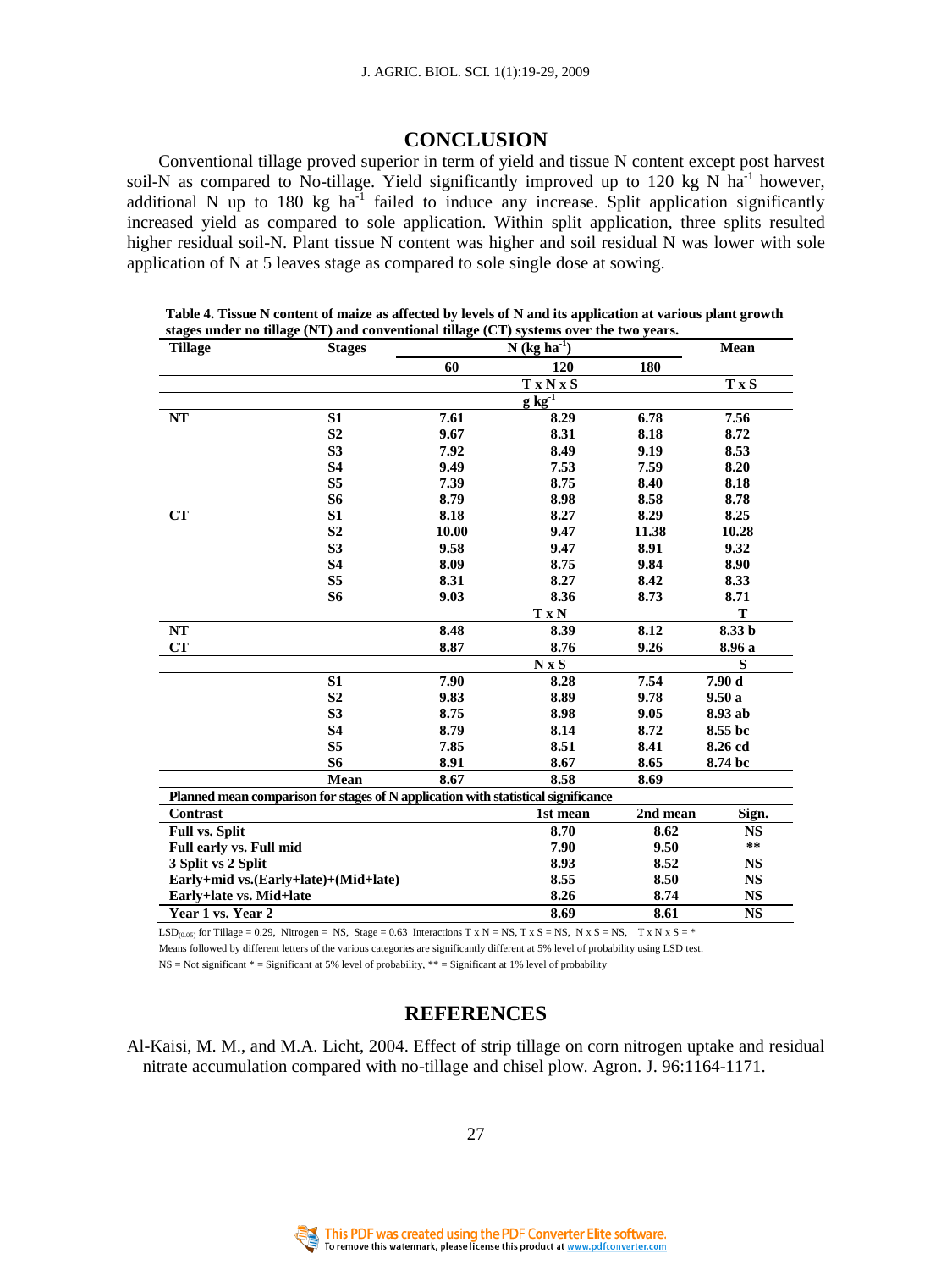- Al-Kaisi, M. M., and X. Yin. 2003. Effect of nitrogen rate, irrigation rate, and plant population on con yield and water use efficiency. Agron.J. 95:1475-1482.
- Aulakh, M.S., J.W. Doran, D.T. Walters, A.R. Moiser, and D.D. Francis. 1991. Crop residue type and placement effects on denitrification and mineralization. Soil Sci. Soc.. Am. J. 55:1020- 1025.
- Beyaert, R.P., J.W. Schott, and P.H. White. 2002. Tillage effects on corn production in a coarsetextured soil in southern Ontario. Agron.J.94: 767-774.
- Bigeriego, M., R.D. Hauck, and R.A. Olson. 1979. Uptake, trans-location and utilization of N– depleted fertilizer in irrigated corn. Soil Sci. Soc. Am. J. 43:528-533.
- Brandt, S.A. 1992. Zero vs. conventional tillage and their effects on volatilization of N, which is an important mechanism of crop yield and soil moisture. Can. J. Plant Sci. 72:679–688.
- Bundy, L.G., K.A. Kelling, E.E. Shulte, S.M. Combs, R.P. Wolkowski, and S.J. Sturgul. 1994. Nitrogen management practices. Soil Till. Res. 14:39-52.
- Dinnes, D.L., D.L. Karlen, D.B. Jaynes, T.C. Kasper, J.L. Hatfield, T.S.Colvin, and C.A. Cambardella. 2002. Nitrogen management strategies to reduce nitrate leaching in tile-drained Midwestern soils. Agron. J. 94:153–171.
- Drury, C.F., D.J. Mckenney, W.I. Findlay, and J.D. Gaynor. 1993. Influence of tillage no nitrate loss in surface runoff and tile tile drainage soil sci. soc. Agron . J.57:797-802.
- Fox, R.H., J.M. Kern, and W.P. Piekieleck. 1986. Nitrogen fertilizer source, and method and time of application effects on no-tillage corn yield and nitrogen uptake. Agron .J.78: 741-746.
- Gehl, R.J., J.P. Schmidt, L.D. Maddux, and W.B. Gordon. 2005. Corn yield response to nitrogen rate and timing in sandy irrigated soils. Agron. J.97:1230-1238
- Gilliam, and G.D. Hoyt. 1987. Effect if conservation tillage on tale and transport of nitrogen.P.217-240. In T.J. Logan *et al.* (ed.).
- Gomez, K.A. & Gomez, A.A. 1984. Statistical Procedure for Agricultural Research, pp. 680. John Wily & Sons, New York.
- Guillard, K., T.F. Morris, and K.L. Kopp. 1999. The pre-sliders soil nitrate test and nitrate leaching form corn. J. Environ. Qual. 28: 1845-1851.
- Halvorson, A.D., A.R. Mosier, C.A. Reule, and W.C. Bousch. 2006. Nitrogen and tillage effects on irrigated continuous corns. Agron.J.98:63-71.
- Hanway, J.J. 1963. Growth stages of corn (Zea mays L.) Agron. J. 55:487-492.
- Hanway. J.J. 1962. Corn growth and composition in relation to soil fertility: 11. Uptake of N, P. and K and their distribution in different plants parts during the growing season. Agron. J. 54:217-222.
- Harper, L.A., V.R. Catchpoole, R. Davis, and K.L. Wier. 1983. Ammonia volatilization: Soil, plant, and micro-climate effects on diurnal and seasonal fluctuations. Agron. J. 52: 104-107.
- Hussain, I., K.R. Olson, and S.A. Ebelhar. 1999. Impact of tillage and no-till on production of maize and soybean on eroded Illinois silt loam soil. Soil Tillage Res. 52: 37-49.
- Jokela, W.E., and G.W. Randall. 1989. Corn yield and residual soil nitrate as saffected by time and rate of nitrogen application. Agron .J.81:720-726.
- Jones, J.N., J.E. Moody, and J.H. Lillard. 1969. Effects of tillage, no-tillage and mulch on soil water and pant growth. Agron. J. 61: 719-721.
- Jung, Jr., I.A. Perterson, and I.E. Schrader. 1972. Response of irrigated corn to time, rate and source of applied N on sand soils. Agron.J.64: 668-670.
- Keeney, D.R. 1982. Nitrogen indices. In: Methods of soil analysis, Part.2, (eds. A.L. Page R.H.Miller, and D.R. Keeney). pp. 711-733. American Society of Agronomy, Madison, Wisconsin.
- Kelley, K.W. and D.W. Sweeney. 2005. Tillage and urea ammonium nitrate fertilizer rate and placement affects winter wheat following grain sorghum and soybean. Agron. J. 97: 690-697.